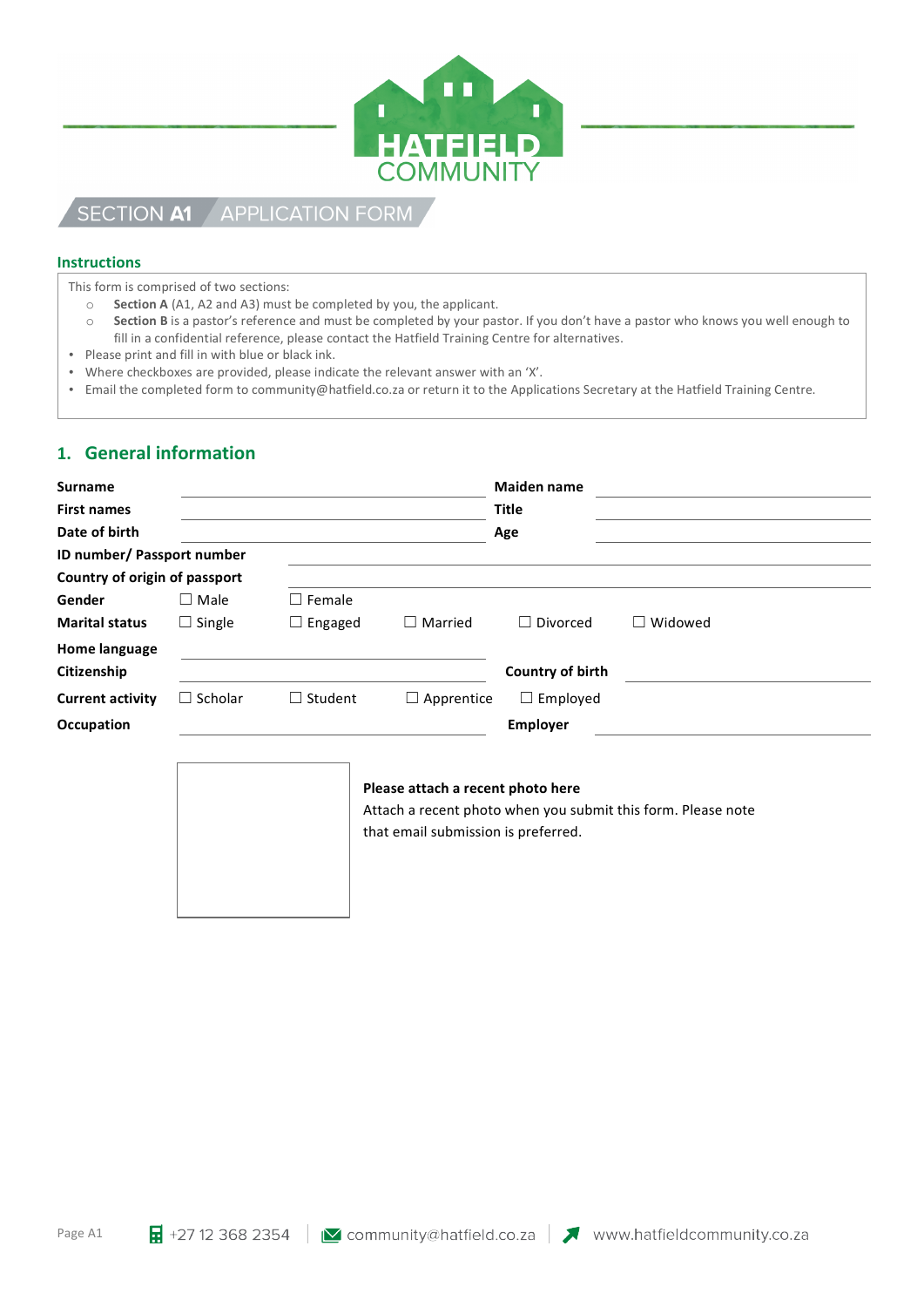# SECTION A1 APPLICATION FORM

## **2. Contact details**

| Tel (H)<br>Email address | (W) | (Cell)      |  |
|--------------------------|-----|-------------|--|
|                          |     |             |  |
| Physical<br>address      |     |             |  |
|                          |     |             |  |
|                          |     | Postal code |  |
|                          |     |             |  |

## **3.** Church life

| Home church          |                                         |  |  |
|----------------------|-----------------------------------------|--|--|
| <b>Email address</b> |                                         |  |  |
| Senior pastor        |                                         |  |  |
|                      | How long have you attended this church? |  |  |

# **4.** Spiritual life

**Describe your conversion experience stating how long you have been a Christian.** 

**What is your expectation for your stay at Hatfield Community?** 

|                                                        | How did you hear about Hatfield Community? |  |      |  |
|--------------------------------------------------------|--------------------------------------------|--|------|--|
|                                                        |                                            |  |      |  |
| 5. Education                                           |                                            |  |      |  |
| <b>Secondary education</b>                             |                                            |  |      |  |
| <b>High school attended</b>                            |                                            |  | Tel  |  |
| <b>Highest grade passed</b>                            |                                            |  | Year |  |
| What extra-curricular activities did you take part in? |                                            |  |      |  |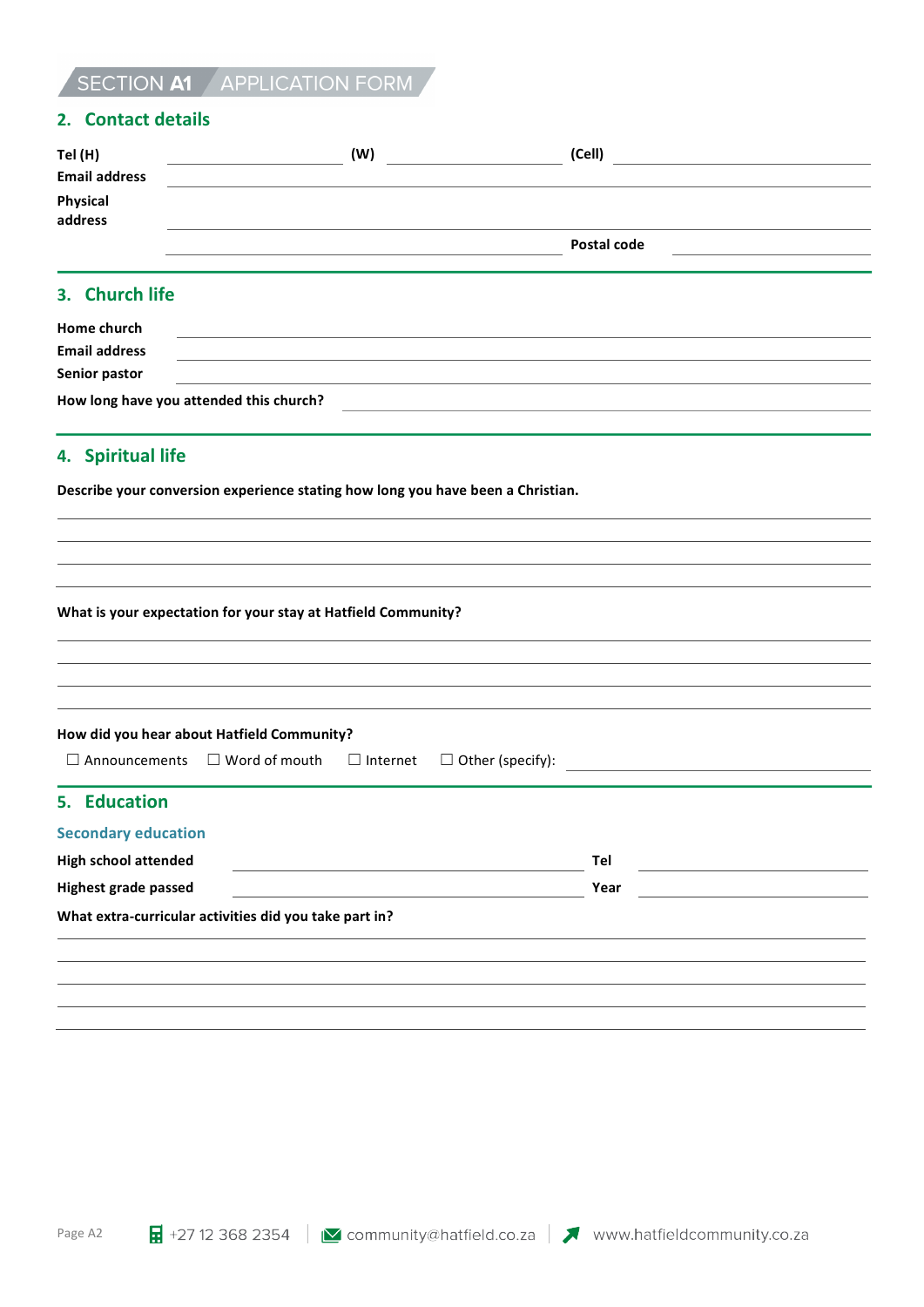### **Tertiary education**

| Please list the highest qualification which you have <b>completed</b> . |            |     |                       |  |  |  |  |
|-------------------------------------------------------------------------|------------|-----|-----------------------|--|--|--|--|
| Institution                                                             |            |     | <b>Years attended</b> |  |  |  |  |
| Degree/diploma obtained                                                 |            |     | Year completed        |  |  |  |  |
| Do you have a driver's licence?                                         | $\Box$ Yes | No. |                       |  |  |  |  |

# **6. Next of kin**

# **Parent/guardian**

| <b>Surname</b><br><b>Initials</b> |                                                                             | <b>Title</b> |  |
|-----------------------------------|-----------------------------------------------------------------------------|--------------|--|
|                                   |                                                                             |              |  |
| Tel (H)                           | (W)                                                                         | (Cell)       |  |
| <b>Email address</b>              |                                                                             |              |  |
| <b>Residential</b>                |                                                                             |              |  |
| address                           |                                                                             | Postal code  |  |
| Occupation                        |                                                                             |              |  |
| Employer                          |                                                                             |              |  |
|                                   | Parent/guardian's relationship to you                                       |              |  |
|                                   | Name and contact details of other parent/guardian, if different from above. |              |  |

#### How does your family feel about your application for accommodation?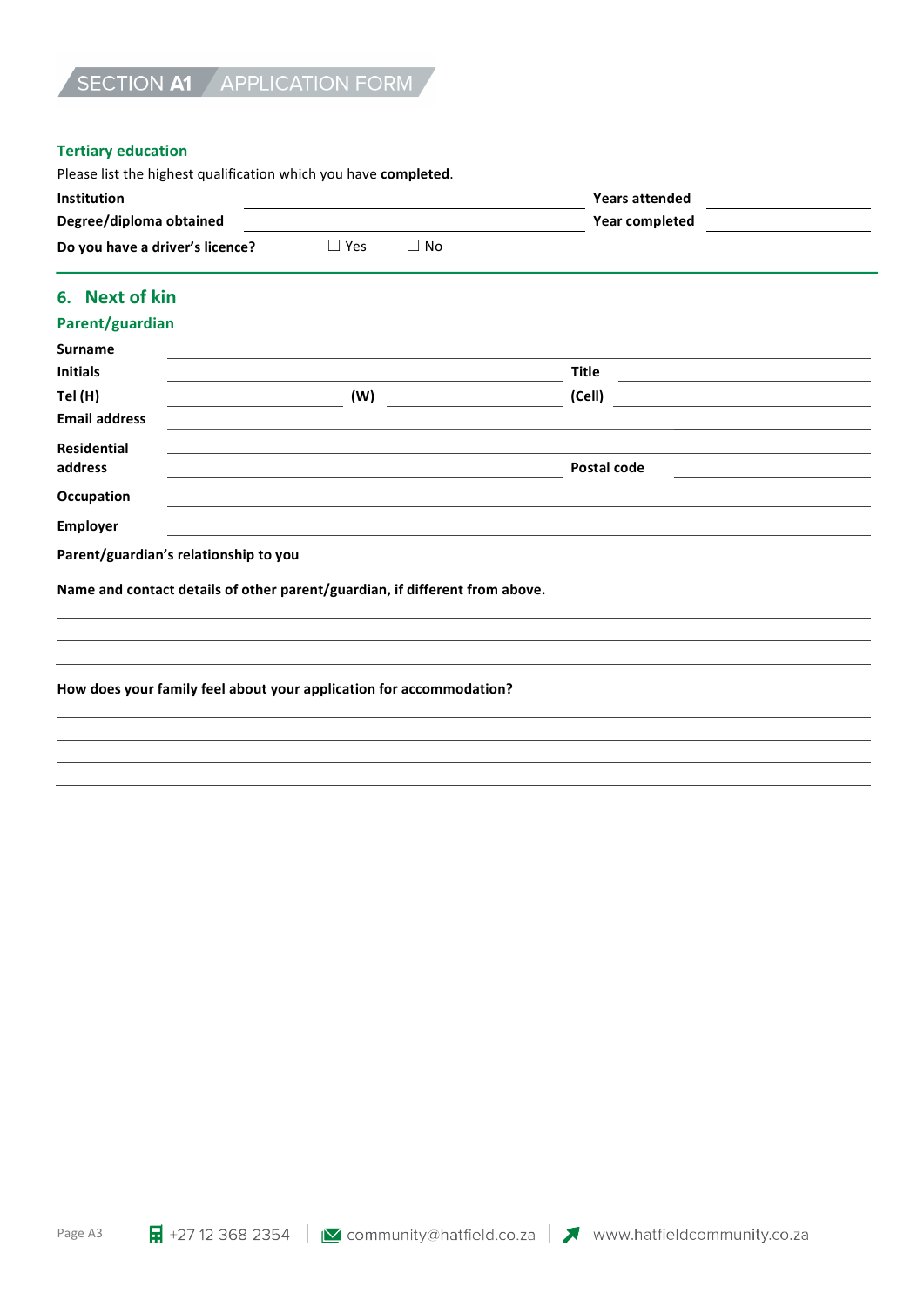# SECTION A1 APPLICATION FORM

### **7. Financial**

## **Do you have enough finances to support you for the duration of the contract?** □ Yes □ No

If no, how do you plan to pay your fees?

## 8. **Agreement**

Agreement entered into by the HATFIELD TRAINING CENTRE (HTC) and THE STUDENT and his/her PARENT/GUARDIAN (if applicable).

I, the undersigned (FULL NAMES AND SURNAME OF STUDENT)

Identity number

#### Declare, undertake and agree to the following:

- 1. To abide by the rules and regulations of HTC.
- 2. I have read Hatfield Christian Church's Statement of Faith and confirm that I fully subscribe to the values set out therein.
- 3. To acquaint myself with the rules and regulations of HTC as well as all changes thereto, which might be applicable to the students and to the courses that I may be entering.
- 4. If I am accepted, I agree to follow the decision of the leadership and the full schedule of HTC's programme for this course.
- 5. To pay in full all monies for boarding and course fees for any year of enrolment of any course at HTC. And I understand that HTC reserves the right to ask me to leave the course if I am not able to pay for it. I also understand that HTC reserves the right to hand over any outstanding fees for debt collection.

#### **Indemnity**

I indemnify and hold harmless, the HATFIELD TRAINING CENTRE LIMITED (A Section 21 Company), its directors, members, representatives, agents or employees against all loss, damage, costs or personal injury from any cause whatsoever arising, which I may incur or sustain arising out of the fact that I am a student or staff member of HTC.

Insofar as HTC might have an insurance policy in place covering certain risks, I may, notwithstanding this indemnity, claim from HTC only for those risks insured. Any such claim shall be subject to and limited to the insurance company accepting the claim and payment (if at all) there under.

No other claim shall be instituted against HTC.

#### **I** declare that I am (select the applicable option)

 $\Box$  Capable of entering into this agreement without assistance.

 $\Box$  Entering this agreement with the consent of my parents/guardian.

**Student's signature and the student's signature Date**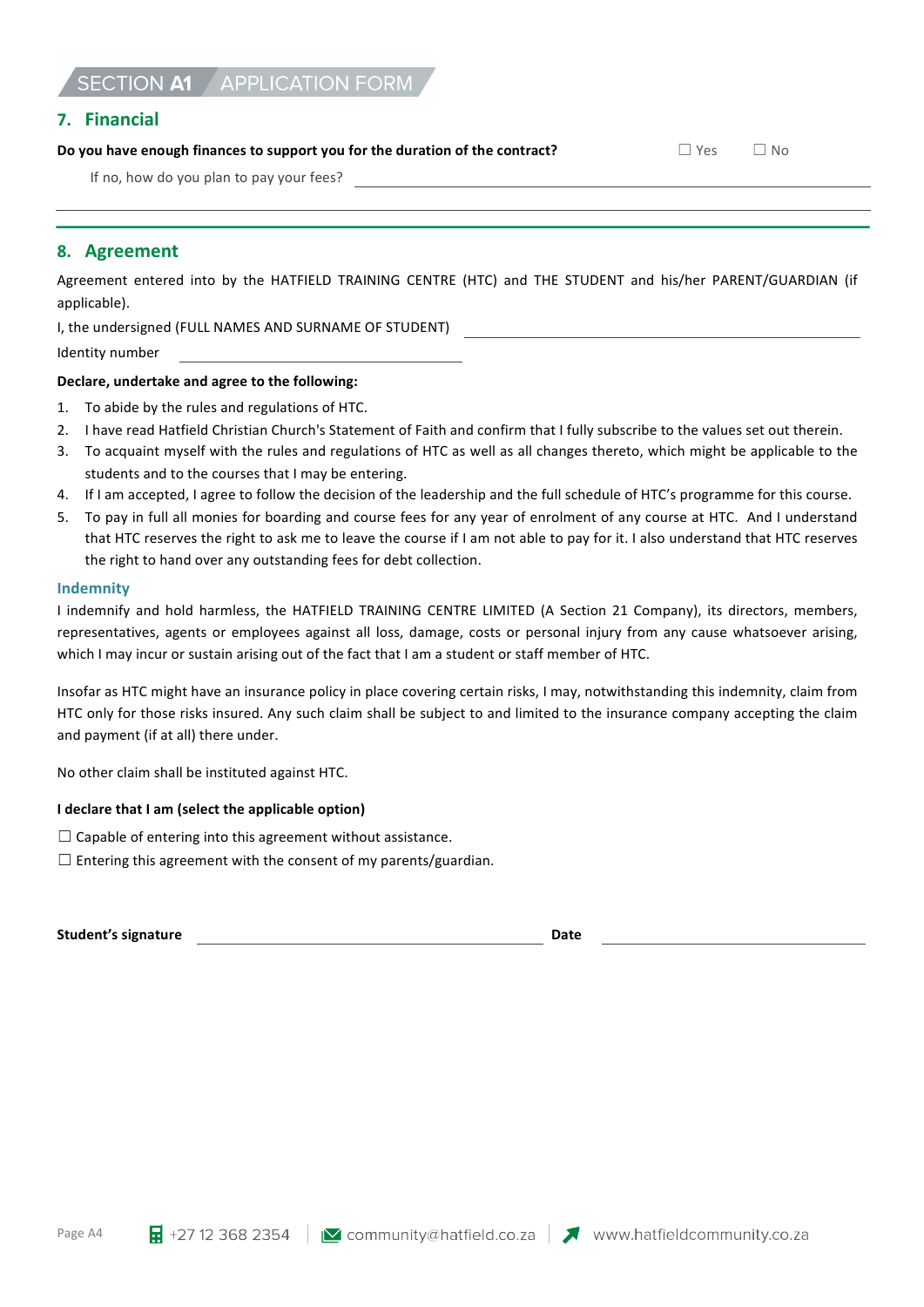#### If you are under the age of 21, the signature of your parent/guardian is required for approval for your studies at HTC.

| I (FULL NAMES AND SURNAME OF PARENT/GUARDIAN)<br>Identity number | <b>Relationship to applicant</b> |  |
|------------------------------------------------------------------|----------------------------------|--|
| Declare, undertake and agree:                                    |                                  |  |
| To the conditions stipulated in Clause 8.5 above.<br>1.          |                                  |  |
| Signature of parent/guardian                                     | Date                             |  |
|                                                                  |                                  |  |

## **9. Application** fee

Please consult our website for the current fees, and include proof of payment when you submit your application form. Cash can also be paid to the Application Secretary on submission of the hardcopy form.

#### **Banking Details**

| Account holder: Hatfield Christian Church   Branch name: Standard Bank Hatfield |  |
|---------------------------------------------------------------------------------|--|
| <b>Branch code: 011545   Account no: 011 988 193</b>                            |  |

## **10. Checklist**

| Complete this list before submitting your form to ensure that your application can be processed timeously. |               |            |  |  |  |  |
|------------------------------------------------------------------------------------------------------------|---------------|------------|--|--|--|--|
| Have you completed all relevant sections of the application form?                                          |               |            |  |  |  |  |
| Section A1 – Application Form                                                                              | $\square$ Yes |            |  |  |  |  |
| Section A2 - Personal Profile                                                                              | $\Box$ Yes    |            |  |  |  |  |
| $\Box$ Yes<br>Have you signed the Statement of Faith (page A6)?                                            |               |            |  |  |  |  |
| $\Box$ Yes<br>Have you arranged for the completion of the pastor's reference (Section B)?                  |               |            |  |  |  |  |
| Have you attached a recent photo?                                                                          |               | $\Box$ Yes |  |  |  |  |
| Have you paid your application fee?                                                                        |               | $\Box$ Yes |  |  |  |  |

A soft copy of this form can be emailed to: community@hatfield.co.za

• A hard copy can either be delivered to the Applications Secretary at the Hatfield Training Centre, or posted to:

PO Box 33626 Glenstantia 0010 South Africa

*Please turn over for Statement of Faith*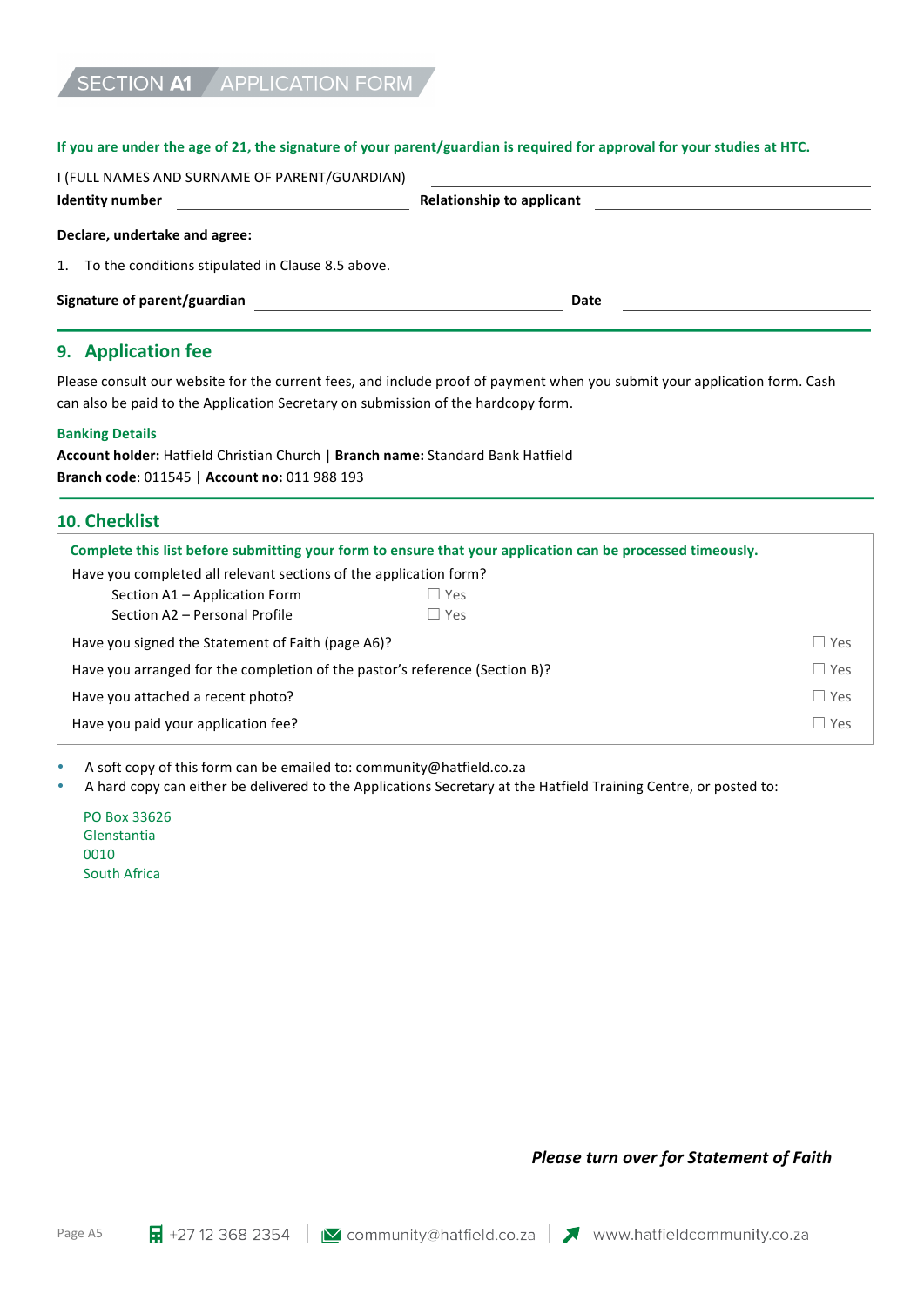## **Hatfield Christian Church | Statement of Faith**

#### What we believe:

### **About the Scriptures**

We believe the entire Bible is the inspired Word of God and accept it as the final authority of truth for Christian beliefs and living.

### **About God**

We believe in one God, creator of all things who exists in three distinct persons: Father, Son, and Holy Spirit.

We believe that Jesus Christ, God's only son, was conceived by the Holy Spirit and born of the Virgin Mary. He was crucified and died, was buried and resurrected. He ascended into heaven from where He will return to judge both the living and the dead.

We believe in the baptism of the Holy Spirit and His ongoing ministry; by whose indwelling the Christian is empowered to live a godly life and be conformed to the image of Jesus Christ.

#### **About Humanity**

We believe that all people were created in the image of God to have fellowship with Him but became alienated in that relationship by the sinful nature and through sinful disobedience. Thus, all people require salvation, but are incapable of regaining a right relationship with God through their own efforts.

We believe that the death and resurrection of Jesus Christ, provides the sole basis for the forgiveness of sin. Therefore, God freely offers salvation to all who repent of their sin and place their faith in the completed work of Jesus Christ.

We believe that the Bible upholds monogamous, heterosexual marriage between a natural man and a natural woman as God's exclusive design for marriage.

## **About Ordinances**

We believe that Jesus Christ established believer's baptism by immersion, as well as the Lord's Supper as ordinances to be observed by the church during the present age.

## **About the Church**

We believe that the church is the body of Christ; a community of believers of which Jesus Christ is the head. The purpose of the church is to glorify God by loving Him and all of His creation.

Student signature **but all the student** signature **but all the students of the students of the students of the studies of the students of the students of the students of the students of the students of the students of the**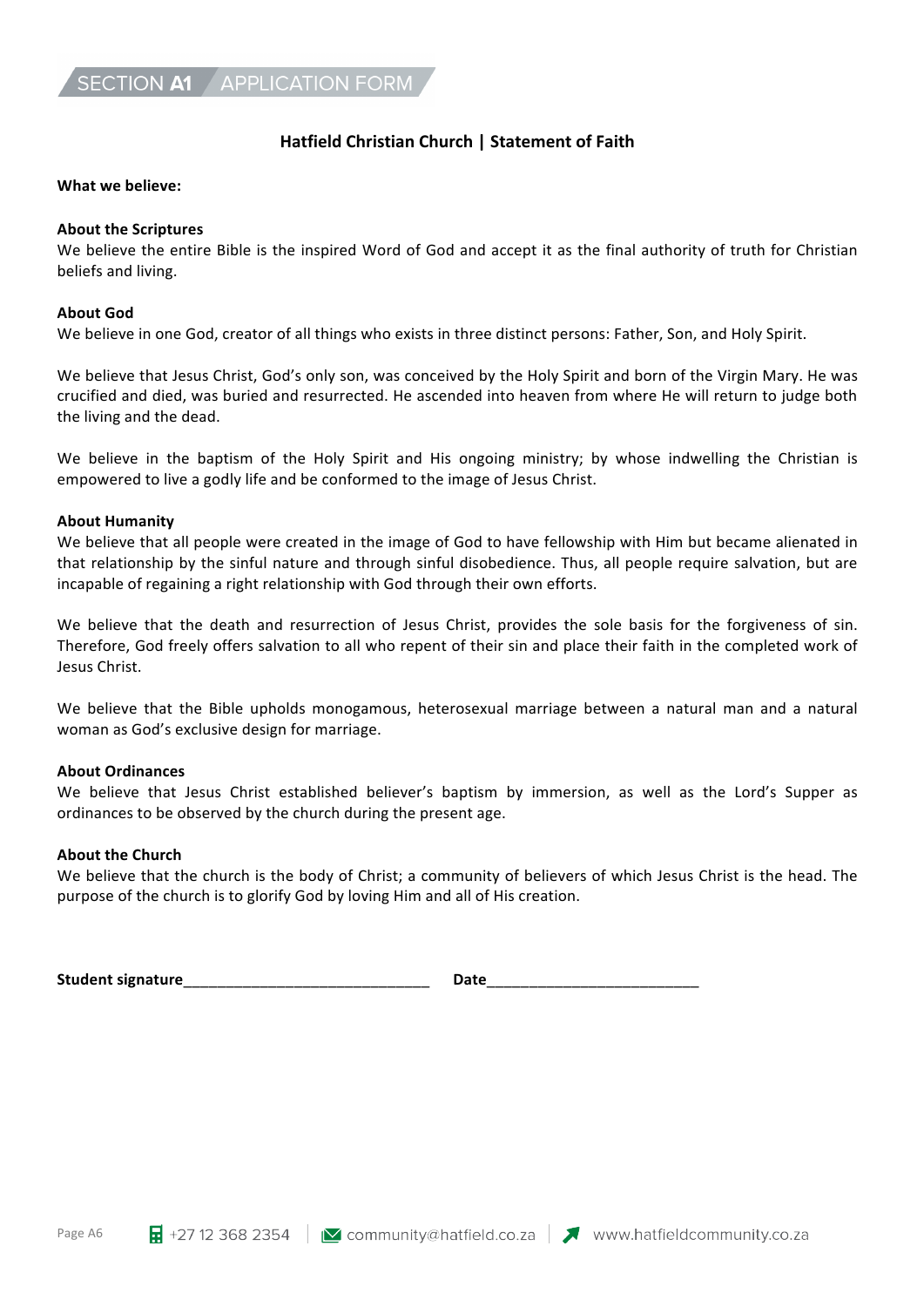

# SECTION A2 PERSONAL PROFILE

## **Instructions**

We realise that these questions are of a personal nature, but they are necessary to get an accurate profile for discipleship purposes.

- This section must be completed by the **applicant**.
- This section is listed separately in order to give you the utmost confidentiality. Please be completely honest when completing it  $-$  it will be to your benefit.
- Email the completed form to community@hatfield.co.za or return it to the Applications Secretary at the Hatfield Training Centre.

# **Personal profile**

| Have you ever been convicted of a crime?   | $\Box$ Yes | $\Box$ No |
|--------------------------------------------|------------|-----------|
| If yes, please give details                |            |           |
| Do you smoke?                              | $\Box$ Yes | $\Box$ No |
| If yes, are you willing to stop smoking?   | $\Box$ Yes | $\Box$ No |
| Have you ever been involved in drug abuse? | $\Box$ Yes | $\Box$ No |
| If yes, please give details                |            |           |
|                                            |            |           |
|                                            |            |           |
| Please briefly describe your personality.  |            |           |
|                                            |            |           |
|                                            |            |           |
|                                            |            |           |
|                                            |            |           |
|                                            |            |           |
|                                            |            |           |
|                                            |            |           |
|                                            |            |           |
|                                            |            |           |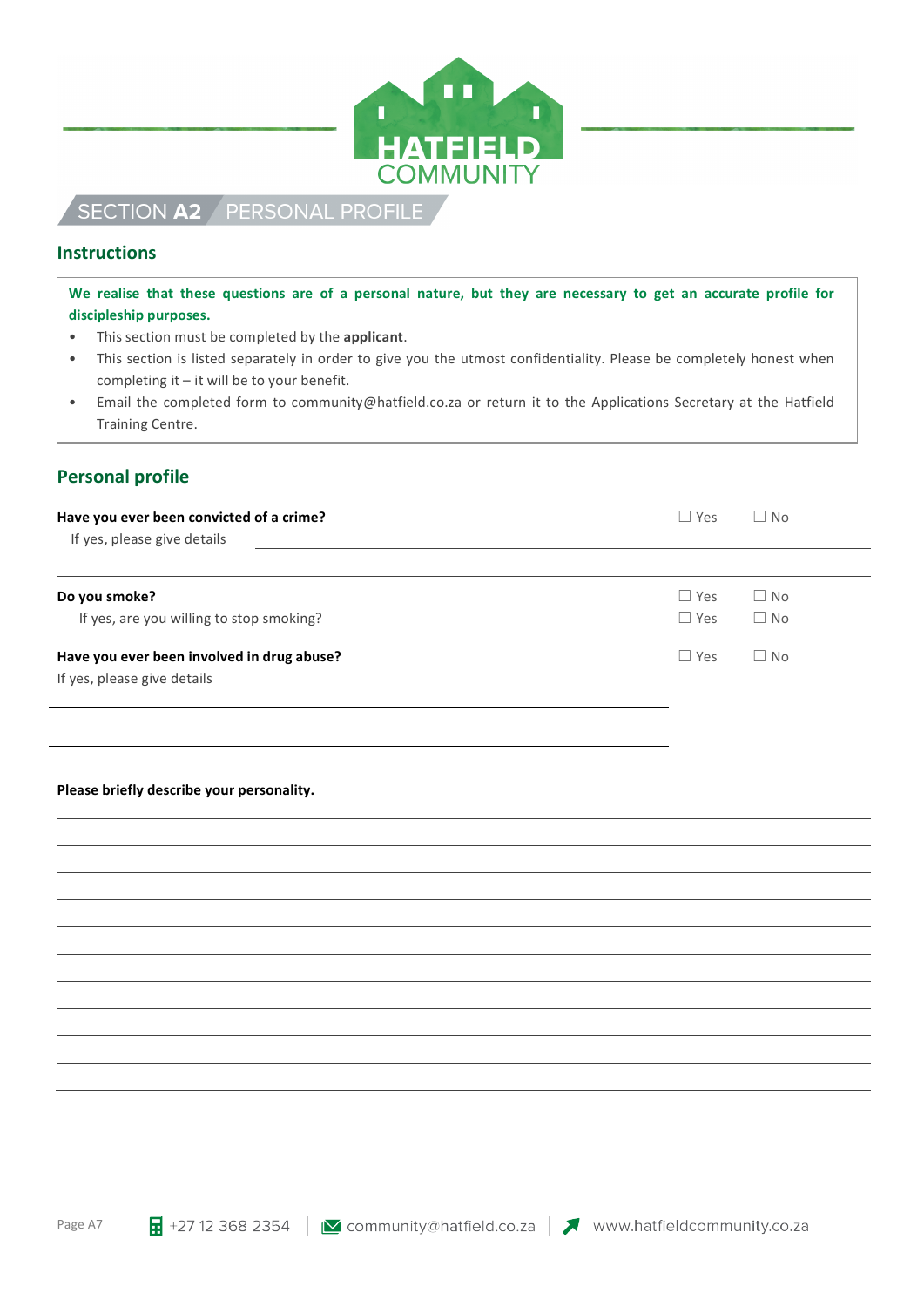# SECTION A2 PERSONAL PROFILE

## **Health**

| Rate your current health                                                                                         | $\Box$ Excellent | $\Box$ Good | $\Box$ Fair | Poor       |           |  |
|------------------------------------------------------------------------------------------------------------------|------------------|-------------|-------------|------------|-----------|--|
| List any allergies                                                                                               |                  |             |             |            |           |  |
|                                                                                                                  |                  |             |             |            |           |  |
|                                                                                                                  |                  |             |             |            |           |  |
| Note: We need to be aware of any allergies, but unfortunately cannot accommodate food allergies in our catering. |                  |             |             |            |           |  |
| Do you have any physical limitations?                                                                            |                  |             |             | $\Box$ Yes | $\Box$ No |  |
| If yes, please give details                                                                                      |                  |             |             |            |           |  |
| Have you ever suffered from mental illness, depression or an eating disorder?                                    |                  |             |             | $\Box$ Yes | $\Box$ No |  |
| If yes, please give details                                                                                      |                  |             |             |            |           |  |
|                                                                                                                  |                  |             |             |            |           |  |
| Do you have any pre-existing medical conditions, or are you on any medication?                                   |                  |             |             | $\Box$ Yes | $\Box$ No |  |
| If yes, please give details, including contact details for the doctor handling your treatment.                   |                  |             |             |            |           |  |
|                                                                                                                  |                  |             |             |            |           |  |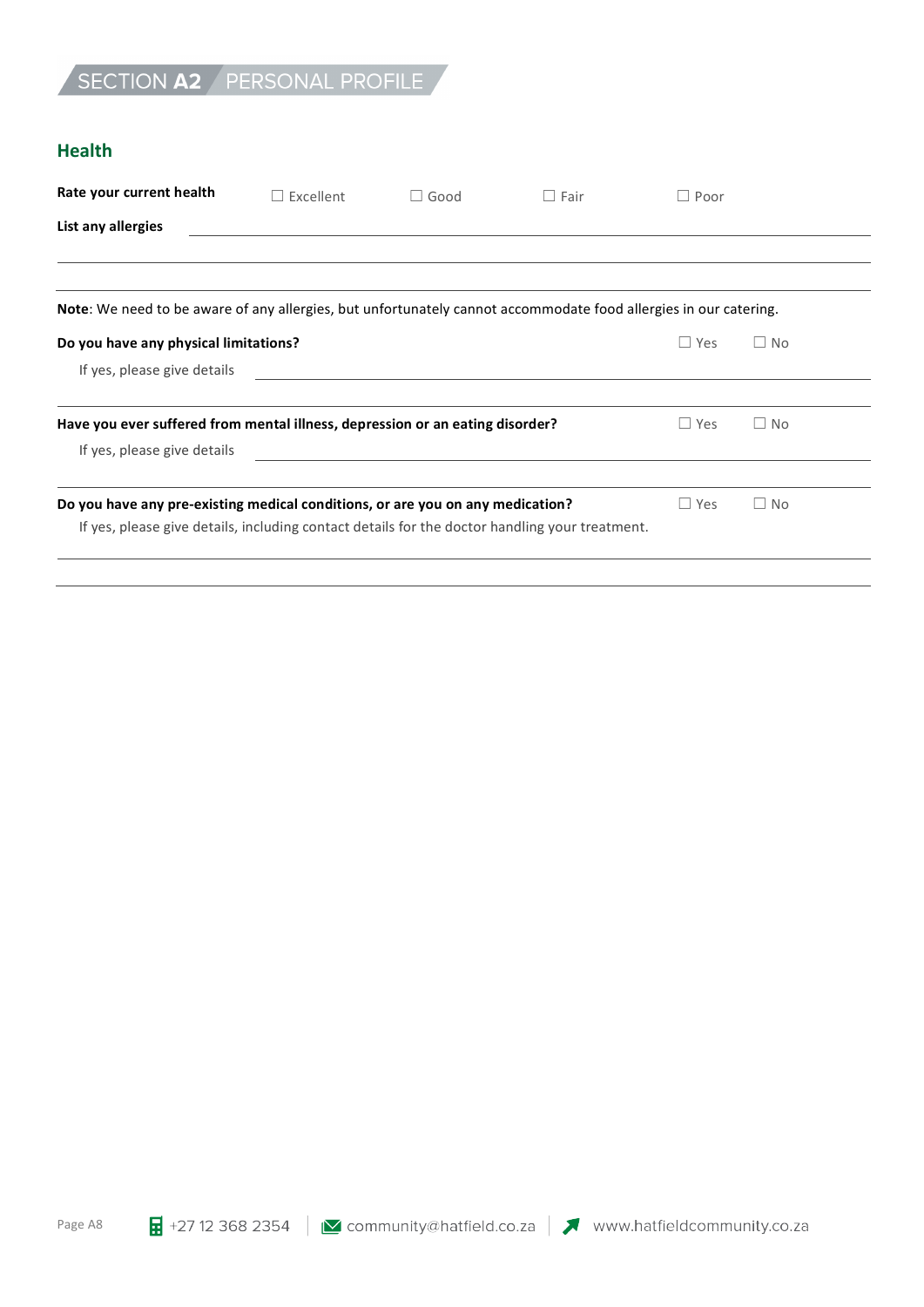

#### PASTOR'S REFERENCE **SECTION B**

#### **Instructions**

Please note that an application cannot be considered until we have received this recommendation. Serious consideration will be given to your comments, therefore please complete this form carefully.

- This section must be completed by the **pastor**.
- Please print and fill in with blue or black ink.
- Where checkboxes are provided, please indicate the relevant answer with an 'X'.
- Email the completed form to community@hatfield.co.za or return it to the Applications Secretary at the Hatfield Training Centre. This recommendation should be returned directly to the Hatfield Training Centre, and not to the applicant.

#### To be completed by the applicant

| Surname                                                                                            |                  |                                   |                 |                                                                                                                                                                                                                                                                                                                                                                     |  |
|----------------------------------------------------------------------------------------------------|------------------|-----------------------------------|-----------------|---------------------------------------------------------------------------------------------------------------------------------------------------------------------------------------------------------------------------------------------------------------------------------------------------------------------------------------------------------------------|--|
| First name<br>Tel (H)                                                                              | (W)              |                                   | (Cell)          |                                                                                                                                                                                                                                                                                                                                                                     |  |
| <b>Email address</b>                                                                               |                  |                                   |                 |                                                                                                                                                                                                                                                                                                                                                                     |  |
| To be completed by the pastor                                                                      |                  |                                   |                 |                                                                                                                                                                                                                                                                                                                                                                     |  |
| Surname                                                                                            |                  |                                   |                 |                                                                                                                                                                                                                                                                                                                                                                     |  |
| <b>First name</b>                                                                                  |                  |                                   |                 |                                                                                                                                                                                                                                                                                                                                                                     |  |
| Tel (H)                                                                                            |                  | (W)                               |                 | $\begin{picture}(18,10) \put(0,0){\vector(1,0){100}} \put(15,0){\vector(1,0){100}} \put(15,0){\vector(1,0){100}} \put(15,0){\vector(1,0){100}} \put(15,0){\vector(1,0){100}} \put(15,0){\vector(1,0){100}} \put(15,0){\vector(1,0){100}} \put(15,0){\vector(1,0){100}} \put(15,0){\vector(1,0){100}} \put(15,0){\vector(1,0){100}} \put(15,0){\vector(1,0){100}} \$ |  |
| Home church                                                                                        |                  |                                   |                 |                                                                                                                                                                                                                                                                                                                                                                     |  |
| <b>Email address</b>                                                                               |                  |                                   |                 |                                                                                                                                                                                                                                                                                                                                                                     |  |
| Section 1 - To be completed for all students                                                       |                  |                                   |                 |                                                                                                                                                                                                                                                                                                                                                                     |  |
| How long have you known the applicant?                                                             |                  |                                   |                 |                                                                                                                                                                                                                                                                                                                                                                     |  |
| How well do you know the applicant?                                                                |                  | $\Box$ Very well<br>$\Box$ Well   | $\Box$ Casually |                                                                                                                                                                                                                                                                                                                                                                     |  |
| In your opinion, which of the following best describes the applicant's Christian experience?       |                  |                                   |                 |                                                                                                                                                                                                                                                                                                                                                                     |  |
| $\Box$ Mature $\Box$ Contagious $\Box$ Genuine and growing $\Box$ Overemotional $\Box$ Superficial |                  |                                   |                 |                                                                                                                                                                                                                                                                                                                                                                     |  |
| Please comment briefly on the applicant's family background.                                       |                  |                                   |                 |                                                                                                                                                                                                                                                                                                                                                                     |  |
|                                                                                                    |                  |                                   |                 |                                                                                                                                                                                                                                                                                                                                                                     |  |
|                                                                                                    |                  |                                   |                 |                                                                                                                                                                                                                                                                                                                                                                     |  |
|                                                                                                    |                  |                                   |                 |                                                                                                                                                                                                                                                                                                                                                                     |  |
|                                                                                                    |                  |                                   |                 |                                                                                                                                                                                                                                                                                                                                                                     |  |
|                                                                                                    |                  |                                   |                 |                                                                                                                                                                                                                                                                                                                                                                     |  |
|                                                                                                    |                  |                                   |                 |                                                                                                                                                                                                                                                                                                                                                                     |  |
| Please rank the applicant in the following areas:                                                  |                  |                                   |                 |                                                                                                                                                                                                                                                                                                                                                                     |  |
| Ability to cope with stress                                                                        | $\Box$ Excellent | $\Box$ Above average              | $\Box$ Average  | $\Box$ Below average                                                                                                                                                                                                                                                                                                                                                |  |
| Ability to follow                                                                                  | $\Box$ Excellent | $\Box$ Above average              | $\Box$ Average  | $\Box$ Below average                                                                                                                                                                                                                                                                                                                                                |  |
| Christian character                                                                                | $\Box$ Excellent | $\Box$ Above average              | $\Box$ Average  | $\Box$ Below average                                                                                                                                                                                                                                                                                                                                                |  |
| Concern for others                                                                                 | $\Box$ Excellent | $\Box$ Above average              | $\Box$ Average  | $\Box$ Below average                                                                                                                                                                                                                                                                                                                                                |  |
| Co-operation                                                                                       | $\Box$ Excellent | $\Box$ Above average              | $\Box$ Average  | $\Box$ Below average                                                                                                                                                                                                                                                                                                                                                |  |
| $\frac{1}{2}$ +27 12 368 2354  <br>Page B1                                                         |                  | <b>∐</b> community@hatfield.co.za |                 | www.hatfieldcommunity.co.za                                                                                                                                                                                                                                                                                                                                         |  |